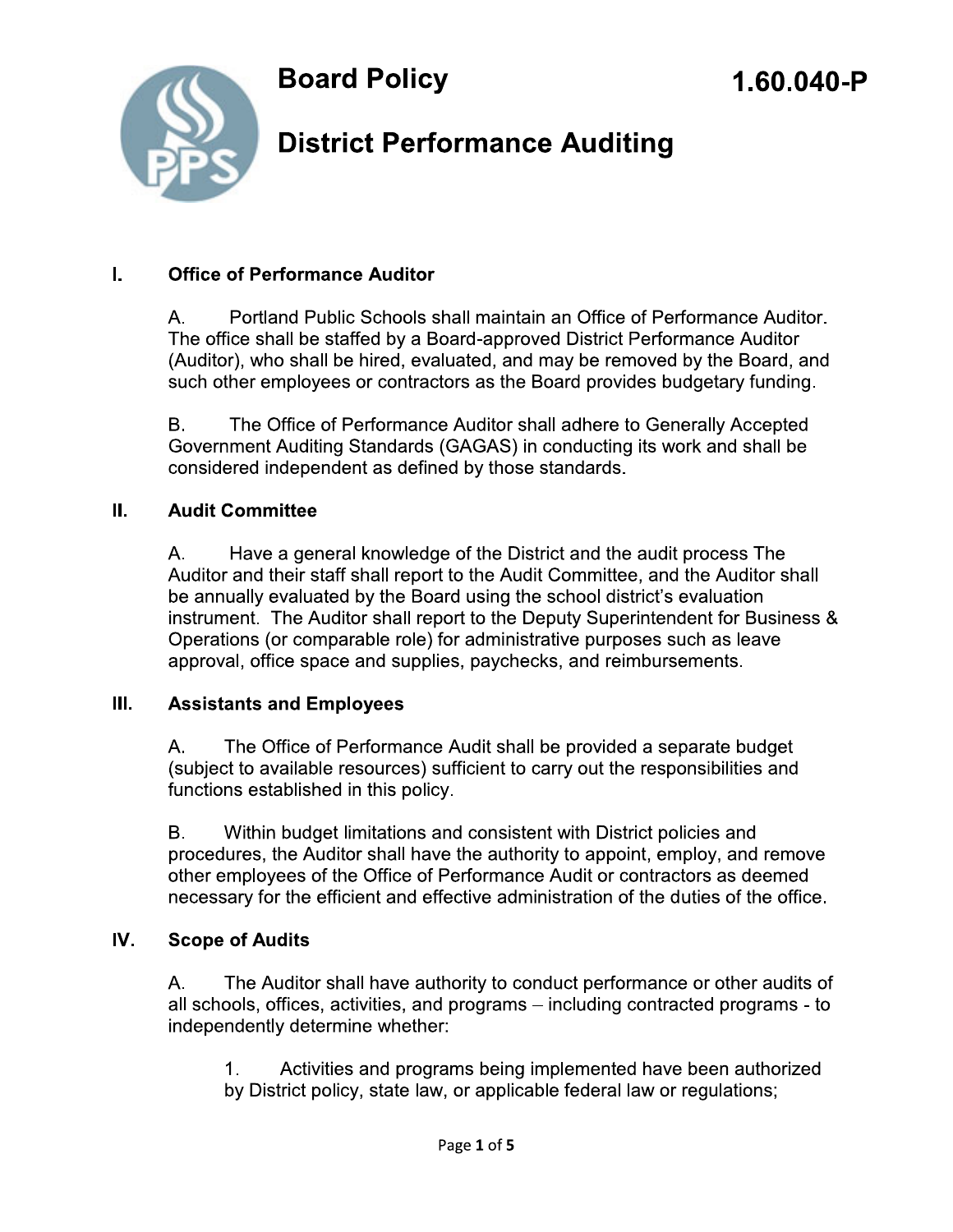



### **District Performance Auditing**

 $2.$ Activities or programs are conducted efficiently and effectively to accomplish the objective intended by District policy, state law, or applicable federal law or regulations;

 $3<sub>1</sub>$ Activities and programs are being conducted and funds expended in compliance with applicable laws;

4. Revenues are being properly collected, deposited, and accounted for:

5. Financial and other reports are being provided that disclose fairly and fully all information that is required by law, that is necessary to ascertain the nature and scope of programs and activities, and that is necessary to establish a proper basis for evaluating the programs and activities:

6. There are adequate operating and administrative procedures and practices, systems or accounting internal control systems, and internal management controls which have been established by management; or

 $7<sub>1</sub>$ Indications of fraud, abuse, or illegal acts are identified for further investigation.

Β. The Auditor may provide non-audit services that are not covered by Government Audit Standards, provided that the service does not impair the auditor's independence. Decisions to perform non-audit services will be based on two overarching principles:

1. Audit organizations should not provide non-audit services that involve performing management functions or make management decisions; and

 $2.$ Audit organizations should not audit their own work or provide nonaudit services in situations where the non-audit services are significant/material to the subject matter of audits.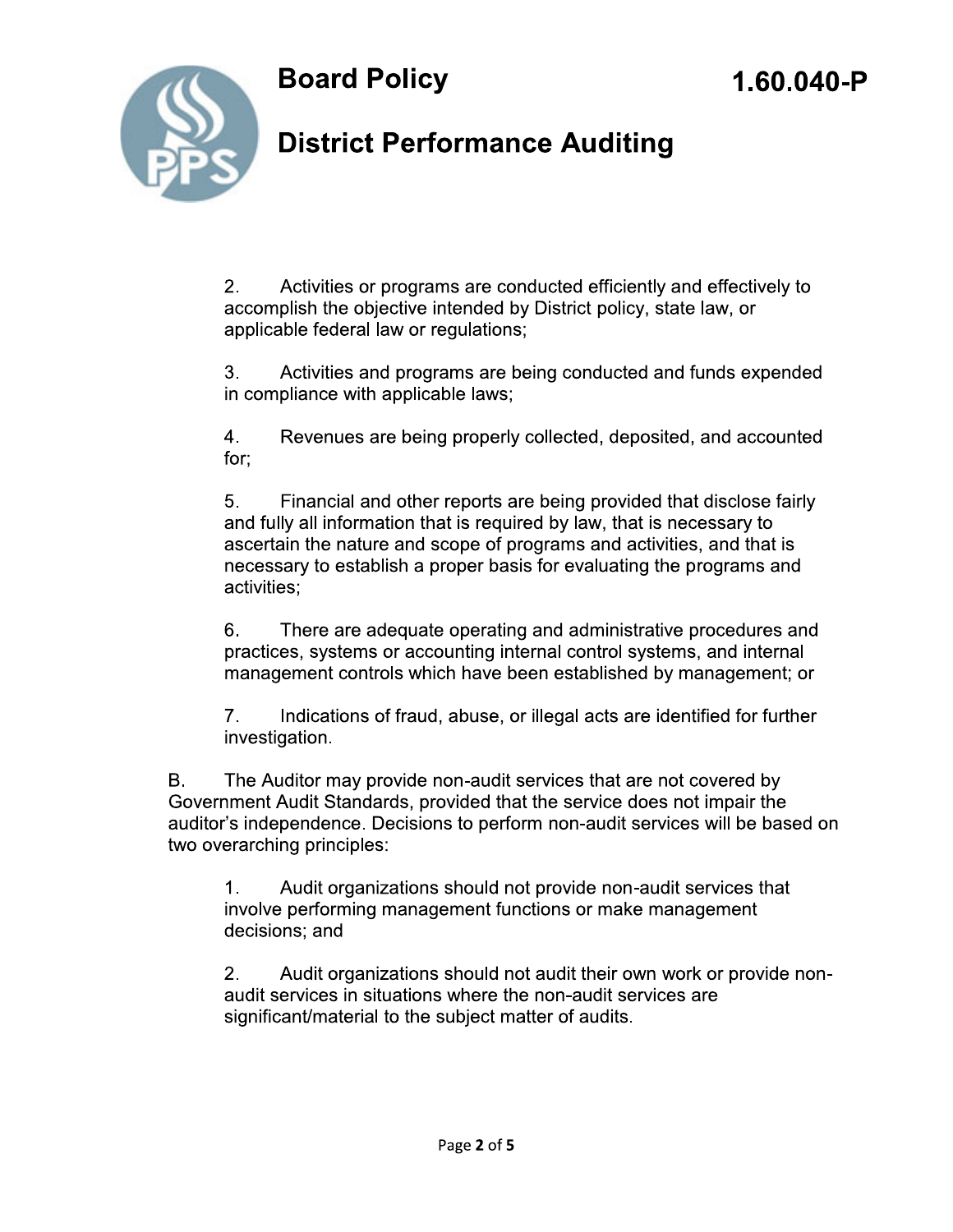

## **District Performance Auditing**

#### V. **Audit Plan**

At the beginning of each fiscal year, the Auditor shall submit a proposed А. annual audit plan to the Audit Committee for review and input. The plan shall include the schools, offices, activities, functions, and programs proposed for audit during the year. Upon review of the plan, the Audit Committee will recommend an annual audit plan to the full Board for approval.

**B.** In consultation with the Audit Committee, the Auditor will select topics based on potential for cost savings and service improvements; level of public and school board interest; evidence of problems or wrongdoing; risk of loss or abuse; and availability of audit staff.

#### VI. **Access to Employees, Records and Property**

Α. All District officers and employees of shall furnish the Auditor with requested information and unrestricted access to employees, information, and records within their custody or control regarding powers, duties, activities, organization, property, equipment, financial transactions, contracts, and methods of business required to conduct an audit or otherwise perform audit duties. Officers or employees who fail to provide access and/or information requested by the Auditor, may be subject to discipline up to and including termination.

В. All contracts with outside contractors and subcontractors shall provide for Auditor access to all financial and performance-related records, property, and equipment purchased in whole or in part with District funds.

C. The Auditor shall not publicly disclose any information received during an audit involving matters that are confidential, privileged, or are otherwise exempt from disclosure under applicable state or federal law. Reporting in such cases may be limited to the Board.

#### VII. **Views of Responsible Officials**

A. A final draft of each audit report shall be delivered to the manager responsible for the audited program and the Superintendent for review and comment before it is released. The responsible manager must respond in writing specifying agreement with audit findings and/or recommendations or reasons for disagreement with findings and/or recommendations, plans for implementing solutions to issues identified, and a timetable to complete such activities. The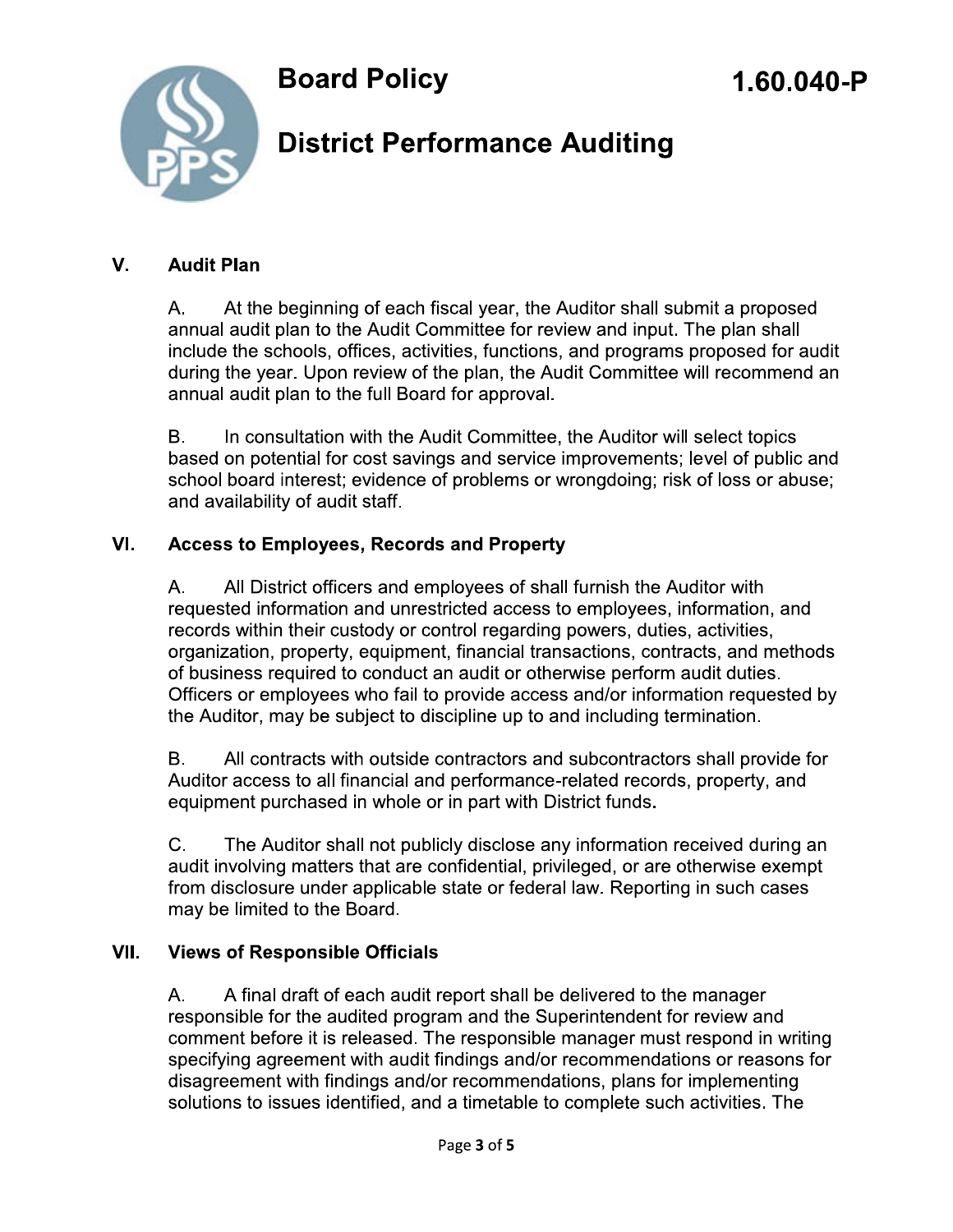

## **District Performance Auditing**

auditor must receive the response within 15 working days. The Auditor may revise its report based on the substantive input of the responsible manager. The Auditor will report the responsible manager's response to the Auditor's findings, conclusions, and recommendations, as well as the responsible manager's planned corrective actions. If no response is received within the specific timeframe, the Auditor will note that fact in the audit report and will release the report. In the case of contracted audits, audits may be released without inclusion of a response.

#### VIII. **Audit Reports**

Α. Each audit will result in a written report containing relevant background information, findings and recommendations and shall be delivered to the Audit Committee, Board, and the Superintendent. The report shall also be available for public examination, except as otherwise provided in this policy or prohibited by law.

### IX. **Report of Irregularities**

If during an audit, the Auditor becomes aware of abuse or illegal acts or indications of such acts that could affect the District, the auditor shall report the irreqularities to the Audit Committee and the Superintendent. If the Superintendent is believed to be a party to abuse or illegal acts, the Auditor shall report the acts directly to the Audit Committee chair.

### Χ. **Annual Report**

The auditor shall submit an annual report to the Board within 90 days of Α. the fiscal year end indicating audits completed, major findings, corrective actions taken by administrative managers, and significant findings which have not been fully addressed by management.

#### XI. **Audit Follow-up**

Responsible managers should provide quarterly reports about the Α. implementation of corrective action plans as specified in the plan. The Auditor may request periodic status reports from audited entities regarding actions taken to address reported deficiencies, audit recommendations, and completed action plans.